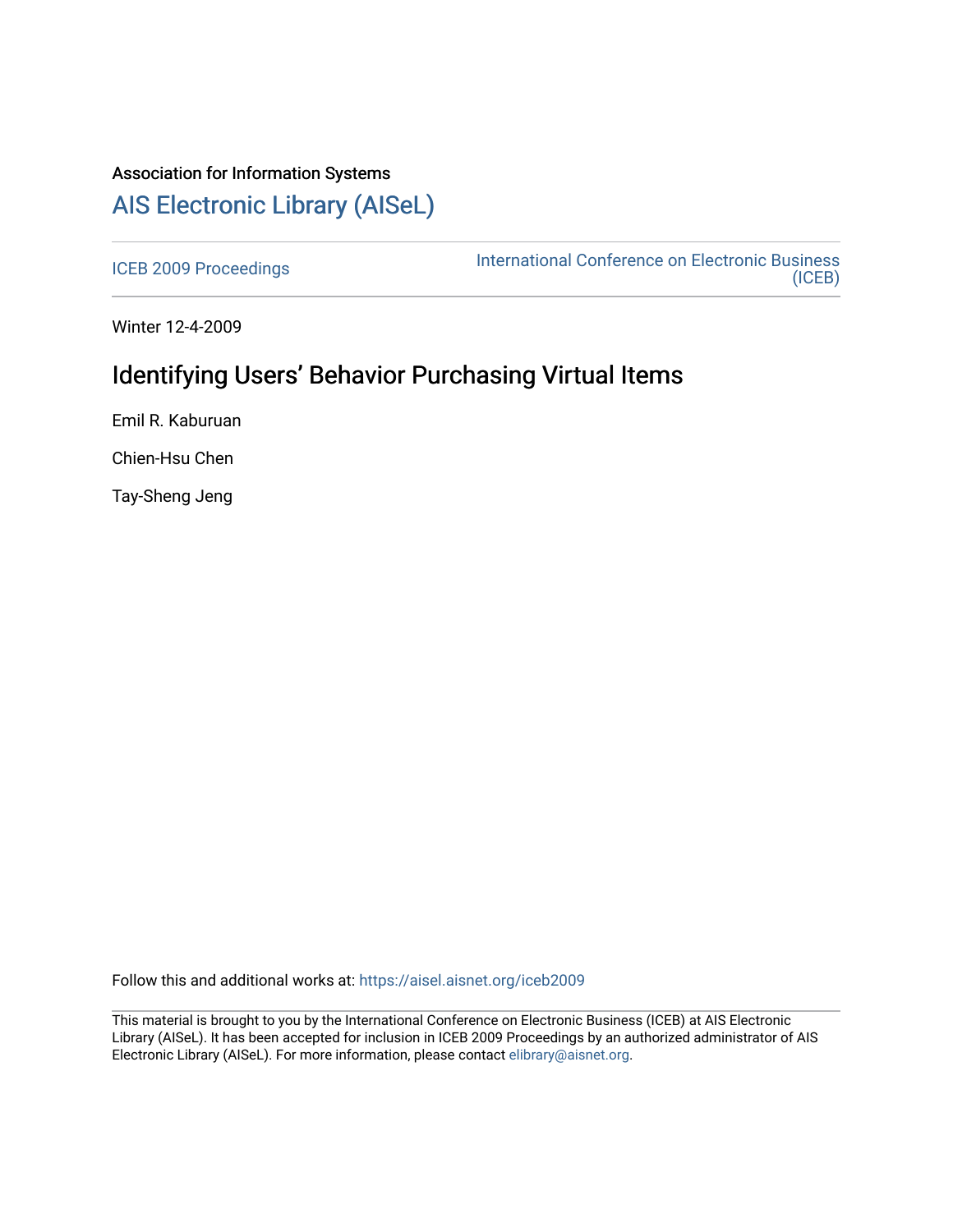# **IDENTIFYING USERS' BEHAVIOR PURCHASING VIRTUAL ITEMS**

Emil R. Kaburuan<sup>1</sup>, Chien-Hsu Chen<sup>2</sup>, and Tay-Sheng Jeng<sup>3</sup>

<sup>1</sup>Institute of Creative Industry Design; <sup>2</sup>Departement of Industrial Design; <sup>3</sup>Departement of

Architecture

National Cheng Kung University, Tainan, Taiwan (R.O.C)

<sup>1</sup>pa897703@mail.ncku.edu.tw; <sup>2</sup>chenhsu@mail.ncku.edu.tw; <sup>3</sup>tsjeng@mail.ncku.edu.tw

## **Abstract**

Virtual asset has become more important in the virtual worlds. A growing number of users involve in the virtual worlds has created a new business phenomena. An online transaction on virtual goods involves real money. This research mainly focus on finding out what are the factors influence customers' behavior and how to predict it toward purchasing in virtual worlds. There are thirty eight participants from different countries involve in this study. An online questionnaire is design to get necessary information from the users. The correlation and regression analysis applied in order to predict customer behavior toward purchasing in virtual worlds.

**Keywords:** Virtual Worlds, Users' Behavior, Real Money Transaction, Human-Computer Interaction, Virtual Goods.

#### **Introduction**

Internet has created a lot of opportunities in the area of business. A growing number of users had contributed to a growing number of people use Internet for shopping. Aside from that, a new area of 3D Online Virtual World has been arising. Virtual World started as Virtual Game. The communities in the Virtual Games are considered one of the most promising online game models – integrating traditional computer games into the context of collaborative virtual environments [1]. There are several types of 3D Online virtual worlds; such as: THERE®, Moove®, Active Worlds®, Dreamworld®, Cybertown®, World of Warcraft®, Second Life®, Sims Online<sup>®</sup>, etc.

Virtual Worlds are not just games or character development for its "avatar". It has been moved beyond that. Hemp in his article for Harvard Business Review said that the real-world marketing potential of online worlds is suggested by the active virtual commerce that already takes place within them [2]. This made possible as the virtual worlds have virtual currencies that allows participant to buy and sell online.

The avatar is the most conspicuous online manifestation of people's desire to try out alternative identities or project some private aspect of them [2]. (The word, which originally described the worldly incarnation of the Hindu god Vishnu, was

popularized in its 'cybersense' by Neal Stephenson in his 1992 cult novel *Snow Crash.*) Broadly defined, "avatar" encompasses not only complex beings created for use in a shared virtual reality but any visual representation of a user in an online community [2].

Second Life<sup>®</sup> (SL) is one of the most well-known 3D Virtual Online Games which has developed the business successfully. There are 13 million users since it launched in 2003 [3]. As the first Quarter (Q1) 2009, Linden Research Lab (the owner of SL) reports that user-to-user transaction increased 65% from Q1 2008. In Q1, Residents spent more than USD\$120 million on virtual goods and services in Second Life, representing 20% growth over Q4 2008 [4]. SL includes an endogenously maintained currency exchange (known as LindeX) which allow users to trade between USD (US\$) to Linden Dollar (L\$).

Entropia Universe®, a popular Virtual World Game in Europe has entered Guinness World Book of Records for the most expensive virtual item ever sold (US \$26,500) in 2004 using Project Etropia Dollar (PED) [5]. Cyworld®, a popular Virtual World Game in South Korea uses virtual currency called "dotori" which is literary translated to mean acorns. As in 2005 Cyworld reported to have 25% of the total population in South Korea with US \$300,000 daily revenue [6].

Considering the opportunity and real money transaction involve, a new market has emerged for so-called 'virtual assets'. Virtual assets are intangible valuables that exists solely in the computer systems known as virtual worlds – elements that may have a significant role in improving the overall competence or appearance of the characters owned by a player such as items (e.g., weapons or clothing), or virtual currencies. Elements constituting to the overall numerical competence of the character are the artefacts and wealth the player acquires for the character [7].

The research questions in this paper are what the factors influence customer's behaviors are and how to predict it toward the shopping for the virtual assets. The questionnaire is designed for collecting data and the statistical analysis applied. Finally, discussion and future recommendation are made at the end.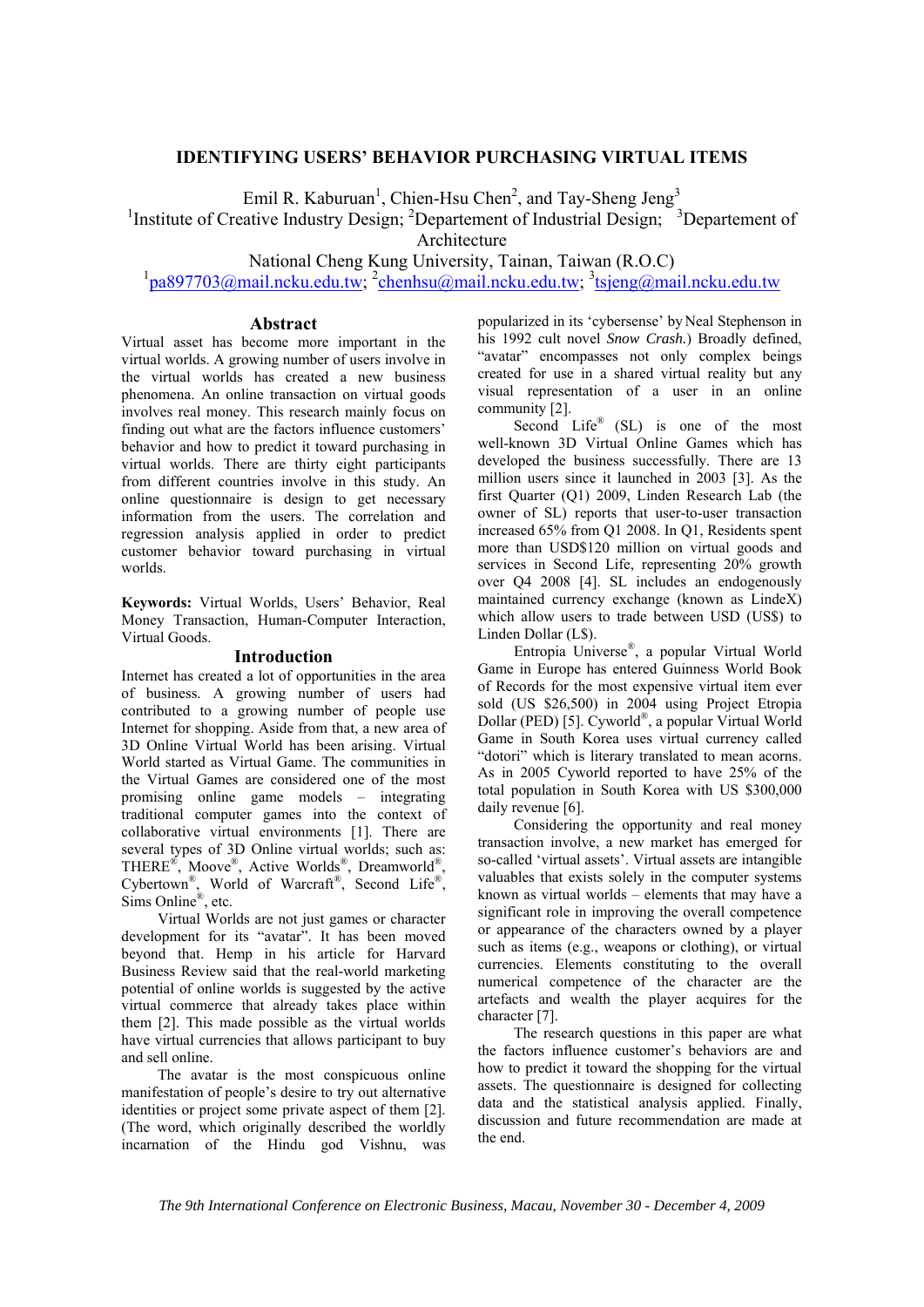# **Business in Virtual Worlds**

Residents in the Virtual Worlds are required to pay if they want to enjoy more features. Most of the virtual world game communities are based on a Massive Multiplayer Online Role-Playing Game (MMORPG). In a MMORG, millions of participants are able to interact with each other as well as with<br>computer-controlled creatures or non-player computer-controlled creatures or non-player characters (NPCs) by assuming different personality (e.g., warrior, mage, animal, priest or thief). As the game continues, players can buy and sell their virtual assets to others using the virtual currency just as in the real world [1].

Trading virtual goods in the Virtual Worlds has created a new opportunity. Many SL residents have build seven-digit income (in real US dollar) from creating and selling virtual items (such as clothes for avatars) or virtual land development. Consumers like to purchase virtual items (as gifts or for themselves) to customize their experience, and Linden Lab recently acquired and eBay-like web marketplace to help consumers find their key items and to expand the reach merchants [8]. Digital agencies and brands entered the virtual world in force in 2007, but the need for brands to control their context and reach a broad audience proved a challenge in the world of user-generated content. For real-world companies, the branding and advertising opportunities of virtual worlds are multiple. Not only can marketers reach out to young and tech-savvy audience – who are often impervious to traditional marketing techniques – but they can also engage with them more deeply to inspire brand loyalty. This is indicative of a wider online brand shift, with virtual world presence, multimedia outreach and apps on social network [8].

In November 2006, the first virtual millionaire was announced in Second Life<sup>®</sup> [6]. Anshe Chung, who is the virtual avatar of Ailin Graef, spent more than two years in SL developing virtual islands, crafting landscapes and providing virtual housing for paid participants with her real-world husband, Guntram Graef. With over L\$ 270,000,000 (US \$1,000,000) in assets, Anshe Chung was proclaimed by CNN and other news center as the first "Virtual Rockefeller" [6]. Her virtual company has more than ten real-world employees to help design virtual real estate, and is registered in the real-world in Hubei, China [6].

Considering a lot of real-money involved in the virtual world transaction, some countries have implemented tax for its real profits. In 2007, the United Kingdom's HM Revenue and Customs department said that it was investigating people who were earning profits in social virtual worlds like SL and not paying taxes on the profits. Sweden also declared that it would tax profitable activities in online worlds. Until November 2008, USA has yet to issue any guideline on virtual income taxes. In fact, China has taken initial steps by issued a specific declaration regarding the taxation of profits derived from such sales – sales which China says fall under its provision for the taxation of "transfer of property" [9]. It is fall under the circular called "Circular on Further Strengthening the Administration on Internet Bar and Online Games". The circular expressly prohibits the exchange of virtual currency for real world currency or the purchase of real commodities using virtual currency. Thus, even though such transactions may be illegal in China, if you nevertheless engage in and generate a profit from such transactions, you will be obligated to pay tax on those profits [9].

Recently in late February or late March, Second Life<sup>®</sup> has conducted a survey of business owner to learn how residents feel about the SL economy. The overall respondents are 2,645 business owners including 767 who run businesses but own no Land with 48% of respondents outside the USA. The findings are; 61% of business owners are optimistic that their revenue will grow and 68% are maintaining or increasing their investment to the last six months [10]. Overall, business in the virtual worlds has a good future prospect and potential to be developed as the real world business.

#### **Theory of Reasoned Action**

This theory developed by Fishbein and Ajzen, suggested that a person's behavior intention is jointly determined by two independent factors, attitude towards behavior and subjective norms [11]. The attitude towards behavior is the factor refers to individual's positive or negative feelings about performing specific behavior (e.g. using a new technology), and the subjective norms is determined as an individual's normative beliefs which an individual perceives that important others believe he/she should perform a given behavior. This theory has been used as foundation for the development of Theory of Planned Behavior (TPB) and Theory of Acceptance Model (TAM).

### **Theory of Planned Behavior**

This theory is an extension of TRA proposed by Ajzen by introducing a new factor, perceived behavioral control [12]. The additional factor added to address the inability of TRA to account for conditions where individuals do not have total volitional control over their behavior. Ajzen defined Perceived Behavioral Control as one person's perceptions of how easy or difficult it is to perform specific behavior based on his/her ability (i.e., internal factor) or resources (i.e., external factors). He also argued that perceived behavioral control has a direct link with the actual behavior if perceived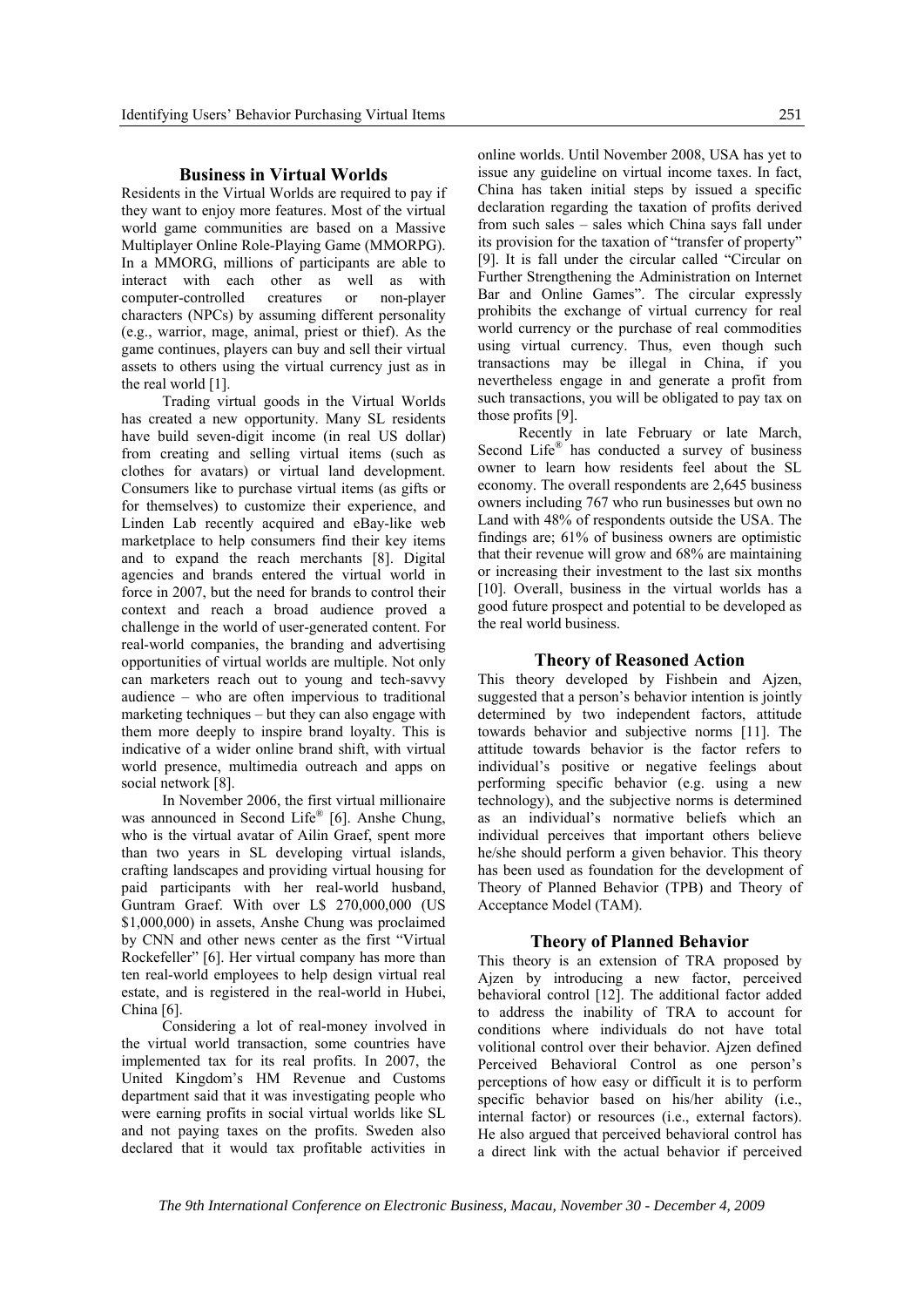behavioral control, to some extent, is consistent with the actual behavior control [12].

Limayem *et.al* augmented this theory with two new factors; personal innovativeness and perceived consequences [13]. This theory is chosen not only because the TPB's constructs are easier to operationalize, but also because this theory has received substantial empirical support in information systems and other domains as well (e.g., [14]–[17].). They argue that shopping on the Internet is an innovative behavior that is more likely to be adopted by innovators than non-innovators [13]. It is thus important to include this construct in order to account for individual differences. Its inclusion has important implications for both theory and practice. From a theoretical perspective, the inclusion of personal innovativeness furthers our understanding of the role of personality traits in innovation adoption [18]. From the perspective of practice, the identification of individuals who are more likely to adopt online shopping can be very valuable for marketing purposes, e.g., market segmentation and targeted marketing [13].

They hypothesized that personal innovativeness has both direct and indirect effects, mediated by attitude, on intentions of innovation adoption. The indirect effect implies that innovative individuals are more likely to be favorable toward online shopping, which in turn affects positively their intentions to shop on the Internet. The direct link between innovativeness and intentions, on the other hand, is meant to capture possible effects that are not completely mediated by attitude [13].

The other new links that Limayem *et.al.* added to the TPB are the ones representing the potential effects of "perceived consequences." This construct is borrowed from Triandis' model [19]. According to Triandis, each act or behavior is perceived as having a potential outcome that can be either positive or negative. An individual's choice of behavior is based on the probability that an action will provoke a specific consequence. The TRA and the TPB claim that beliefs such as perceived consequences are completely mediated by attitude. For this reason, Taylor and Todd modeled a similar construct, perceived usefulness, as an antecedent of attitude [20]. Traindis, on the other hand, modeled perceived consequences as a direct antecedent of intentions.

#### **Research Model**

This research uses Theory Planned Behavior extended model by Lemayem *et.al.* [13]. The hypotheses for this model are:

*H1: There is a positive correlation between perceived consequence and intention to shop in virtual world.* 

*H2: There is a positive correlation between perceived consequence and attitudes.* 





**Figure 1. Extended Theory Planned Behavior** 

*H4: There is a positive correlation between personal innovativeness and intention to shop in virtual world. H5: There is a positive correlation between personal innovativeness and attitudes.* 

*H6: There is a positive correlation between subjective norms and intention to shop in virtual world.* 

*H7: There is a positive correlation between behavioral control and intention to shop in virtual world.* 

The online 5 points Likert Scales questionnaire is design to the virtual world users. The questions cover demographic data and measurement variable to test the hypotheses. It includes these questions:

- I purchase on the virtual worlds because its risk of privacy violation
- I feel that I have ability to navigate in the virtual world
- I like the product description
- I must see other people using innovations before I consider them
- The Media (e.g., advertisement) influences me to purchase

Cronbach's alpha coefficient test applied to the final data in order to test the reliability of the data. The data will be analyzed using SPSS. Pearson Correlation Co-efficient (r) used to test the correlation between the variable and Multiple Linear Regressions are run to examine the standardized beta co-efficient (β). The final conclusion is made based on the Pearson Correlation Co-efficient, the standardized beta co-efficient and linear relationship between the variables.

*The 9th International Conference on Electronic Business, Macau, November 30 - December 4, 2009*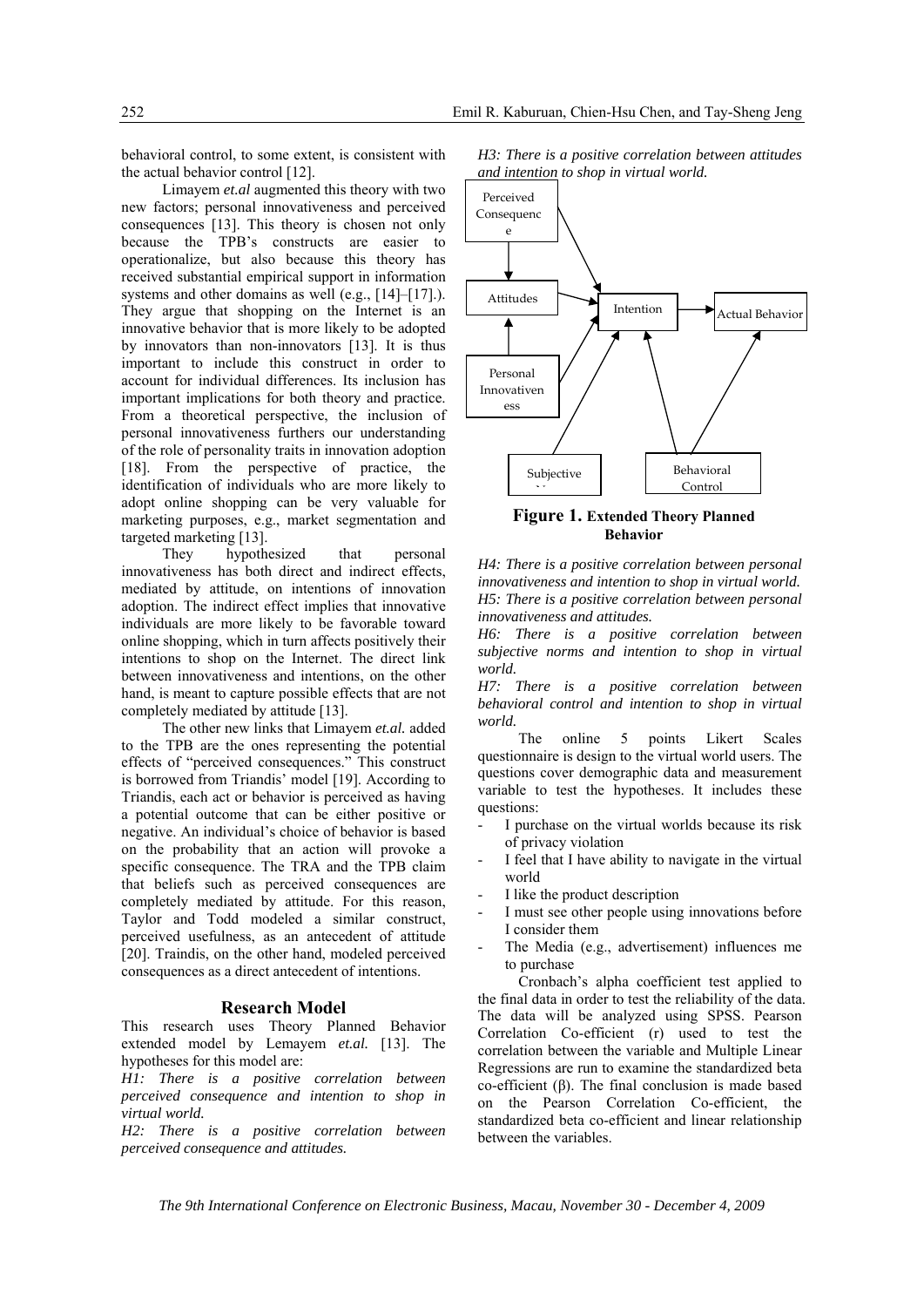#### **Data Collection and Result**

The online questionnaire is published on http://www.surveygizmo.com/s/129049/customer-sh opping-behaviors-in-virtual-worlds. There are thirty eight respondents who completely filled the questionnaire. They are from Asia, Europe, USA, Australia, North America, Latin America and New Zealand.

#### **Table 1. Demographic**

| Category                               | Percentage |  |  |  |  |
|----------------------------------------|------------|--|--|--|--|
| Gender                                 |            |  |  |  |  |
| Male                                   | 34.29      |  |  |  |  |
| Female                                 | 65.71      |  |  |  |  |
| Age                                    |            |  |  |  |  |
| Below 20 years                         | 5.71       |  |  |  |  |
| $20 - 30$ years                        | 17.14      |  |  |  |  |
| $30 - 40$ years                        | 22.86      |  |  |  |  |
| $40 - 50$ years                        | 28.57      |  |  |  |  |
| 50 years above                         | 25.71      |  |  |  |  |
| Education background                   |            |  |  |  |  |
| High School                            | 28.57      |  |  |  |  |
| Undergraduate                          | 42.86      |  |  |  |  |
| Master                                 | 22.86      |  |  |  |  |
| Doctoral                               | 5.71       |  |  |  |  |
| Years involving in Virtual Word        |            |  |  |  |  |
| Less than 1 year                       | 28.57      |  |  |  |  |
| $1 - 3$ years                          | 28.57      |  |  |  |  |
| $4 - 6$ years                          | 25.71      |  |  |  |  |
| More than 6 years                      | 17.14      |  |  |  |  |
| Hours spend in Virtual Worlds per week |            |  |  |  |  |
| Less than 10 hours                     | 22.86      |  |  |  |  |
| $10 - 20$ hours                        | 28.57      |  |  |  |  |
| $20 - 30$ hours                        | 31.43      |  |  |  |  |
| $30 - 40$ hours                        | 2.86       |  |  |  |  |
| More than 40 hours                     | 14.29      |  |  |  |  |

Most of the users play Second Life® followed by Ultima®, Cyberlandia®, OpenSims®, World of Warcraft® and YoVille®. Majority of the users (80%) say that they have done purchasing inside the virtual worlds. From the 80% who has been purchased says that they purchase virtual goods (93.10%). As it has mentioned before that the data collected will be test for the reliability using the Cronbach's Alpha before doing the correlation and regression test. Nunally suggests that a coefficient of 0.7 or higher is considered "acceptable" [21]. The Cronbach's Alpha for the data is 0.784. This means that the data collection reliable and accepted. Then, the Pearson's Correlation Co-efficient of Bivariate Correlation is tested using the SPSS. The result is shown below.

**Table 2. The Pearson's Co-efficient of Bivariate Coefficient**

| www.ne |                |        |             |                                                             |        |  |
|--------|----------------|--------|-------------|-------------------------------------------------------------|--------|--|
|        | PС             | BC     | PI          | <b>SN</b>                                                   |        |  |
| PC     | $\sim$ 1       |        |             |                                                             |        |  |
| BC     | $.476(*)$ 1    |        |             |                                                             |        |  |
|        | <b>PI</b> .191 | $-195$ |             |                                                             |        |  |
| SN.    | .356           | .298   | $-.092 \ 1$ |                                                             |        |  |
| A      | .184           |        |             | $.473(*)$ $-.023$ $.495(*)$ 1                               |        |  |
| L      | .284           |        |             | $.621$ <sup>**</sup> ) $-.240$ $.412$ <sup>*</sup> ) $.566$ |        |  |
|        |                |        |             |                                                             | $(**)$ |  |

\*Correlation is significant at the 0.05 level (2-tailed).

\*\*Correlation is significant at the 0.01 level (2-tailed).



# **Figure 2. Extended TPB with Pearson's**

**Coefficient**<br>\*Correlation is significant at the 0.05 level (2-tailed).

\*\*Correlation is significant at the 0.01 level (2-tailed).

The next step is to determine the relative importance or path coefficients of the variables using the Standardized Beta Coefficient (β); which used for the accuracy of prediction [22]. The result of the Standardized Beta Coefficient is shown on the table below:

**Table 3. Regression Analysis Result (Model Summary & ANOVA)** 

| --------                                     |                           |               |                |                         |      |                            |  |
|----------------------------------------------|---------------------------|---------------|----------------|-------------------------|------|----------------------------|--|
| Model                                        | Sum.<br>of<br>Square<br>s | Df            | Mean<br>Square | Adjuste<br>dR<br>Square | F    | S<br>$\mathsf{g}_\text{c}$ |  |
| Regression <sup>a</sup><br>Residual<br>Total | 12.381<br>8,381<br>20.762 | 5<br>22<br>27 | 2.476<br>.381  | .505                    | 6.5  | 0                          |  |
| Regression <sup>b</sup><br>Residual<br>Total | .394<br>10.126<br>10.520  | 2<br>25<br>27 | .197<br>.405   | $-.040$                 | .487 | 6                          |  |

*a. Predictor: (Constant). PC, BC, PI, SN, A, Dependent Variable: I* 

*b. Predictor: (Constant). PC, PI, Dependent Variable: A c. Significance = 0.01* 

**Table 4. Significant Predictors of Structural Model** 

|             | Unstandardized<br>Coefficient |               | Standardized<br>Coefficient |          |                  |  |
|-------------|-------------------------------|---------------|-----------------------------|----------|------------------|--|
| Model       | B                             | Std.<br>Error | Beta                        |          | Sig <sup>c</sup> |  |
| (Constant)  | .691                          | 1.183         |                             | .584     | .565             |  |
|             | .035                          | .246          | .023                        | .143     | .888             |  |
| PC          | .817                          | .271          | .524                        | 3.018    | .006             |  |
| ВC          | $-.580$                       | .248          | $-332$                      | $-2.339$ | .029             |  |
| PI          | .089                          | .170          | .088                        | .526     | .604             |  |
| <b>SN</b>   | .369                          | .242          | .263                        | 1.524    | .142             |  |
| A           |                               |               |                             |          |                  |  |
| (Constant)  | 3.415                         | .970          |                             | 3.520    | .002             |  |
| $2^{\rm b}$ | .211                          | .215          | .196                        | .979     | .337             |  |
| PC          | $-.076$                       | .249          | $-.061$                     | $-.304$  | .764             |  |
| РI          |                               |               |                             |          |                  |  |

*a. Dependent Variable: Intentions*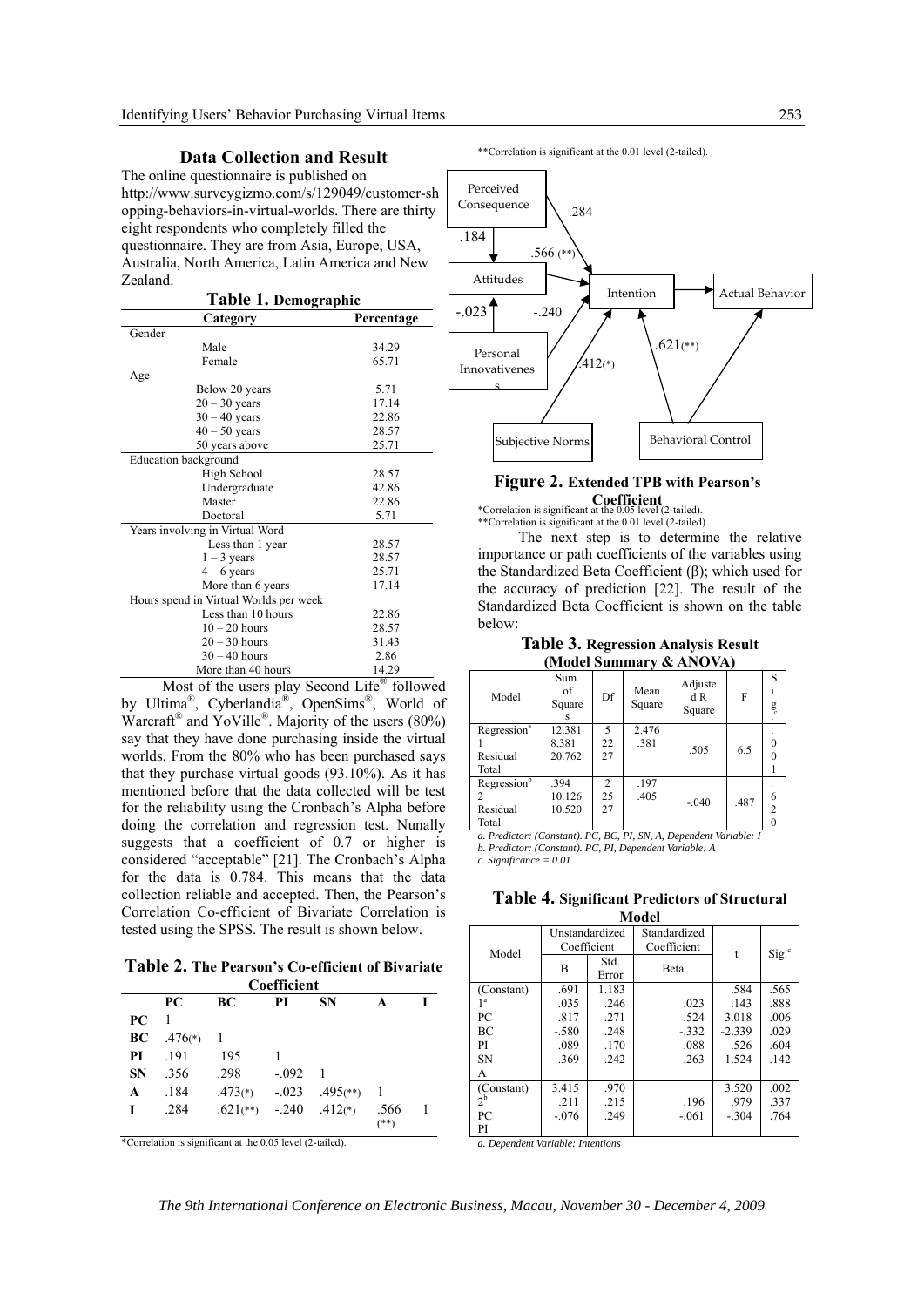## *b. Dependent Variable: Attitudes*



# **Figure 3. Extended TPB with Standardized β Coefficient**

From the first regression analysis which has Perceived Consequence (PC), Attitudes (A), Personal Innovativeness (PI), Subjective Norms (SN), and Behavior Control (BC) as predictors and Intention (I) as dependent variable shows that the adjusted  $R^2$ = .505. This means that 50.5% of the variation in Intentions is explained by the five predictors. Meanwhile the second regression analysis which has Perceived Consequence (PC) and Personal Innovativeness (PI) as predictors and Attitudes (A) as dependent variable shows that the adjusted  $R^2$  = -.040. It means that not even 4% of the variation in Attitudes is explained by the two predictors. This statement is supported by the Pearson's Correlation Coefficient (r) and Standardized Beta Coefficient of Personal Innovativeness to Attitudes is negative. So, it can be concluded that H5 is rejected.

The hypotheses will be tested through the statistical analysis. The Pearson's Correlation Coefficient (r) between Perceived Consequence (PC) and Intentions (I) is .284, and the Standardized Beta Coefficient is .023. It shows that there is a little positive correlation in between, therefore H1 is accepted. Then for the Pearson's Correlation Coefficient (r) between Perceived Consequence (PC) and Attitudes (A) is .184, and the Standardized Beta Coefficient is .196. It shows that there is a little positive correlation in between, therefore H2 is accepted. For the Attitudes (A) and Intentions (I), the Pearson's Correlation Coefficient (r) is .566 and the Standardized Beta Coefficient is .263. It shows that there is moderate positive correlation in between, therefore H3 is accepted. In the correlation between Personal Innovativeness (PI) and Intentions (I), the Pearson's Correlation Coefficient is -.240 and the Standardized Beta Coefficient is -.332. It shows that there is a negative correlation in between, therefore H4 is rejected. The Pearson's Correlation Coefficient between Subjective Norms (SN) and Intentions (I) is .412 and the Standardized Beta Coefficient is .088. It shows that there is a low positive correlation in between, therefore H6 is accepted. In the correlation between Behavioral Control (BC) and Intentions (I), the Pearson Correlation Coefficient is .621, the Standardized Beta Coefficient is .524. It shows that there is a strong positive correlation in between, therefore H7 is accepted.

Overall, from the analysis result and the hypotheses testing shows that H1, H2, H3, H6 and H7 are accepted while H4 and H5 are rejected.

#### **Discussions**

In the final result of this research, Personal Innovativeness does not have any correlation both to Attitudes and Intentions. In the questionnaire there are several questions being asked such as: I am generally cautious about accepting new ideas; I must see other people using innovations before I consider them; and I am challenged by ambiguities and unsolved problems. Consider that most of the users (57.14%) are newly involve (less than 3 years) in the virtual worlds; means that most of them still curious about what happening if they purchase virtual goods. This situation leads users to wait for their friends, family and media (subjective norms) in stimulating them for purchasing virtual goods.

The strongest correlation with the Intentions is Behavioral Control. This factor includes trust to the seller, familiarity to the virtual games and navigation. It means that users are very careful to do purchasing in virtual worlds. The situation reflects to the previous report saying that players consider virtual asset purchases as being cheating [23] [24].

Beyond that, users consider more likely to buy virtual goods for their avatars. In the virtual worlds, the important aspect is character development: the skill and ability of one's avatar improve with play [25]. This will involve the real money transaction for the "achievement hierarchy" in virtual worlds [16] [23]. Bartle discussed that at least three reasons why virtual world's players feel compelled to make virtual asset purchase [23]. First, experiencing all the content programmed into a world requires players to develop their characters to the highest level. That takes lots of time, which not everyone has. Buying a high-level avatar is a shortcut that gives immediate access to all the content [16:7-8]. Secondly, some parts of the content may be so inappealing that even players with enough time would rather skip them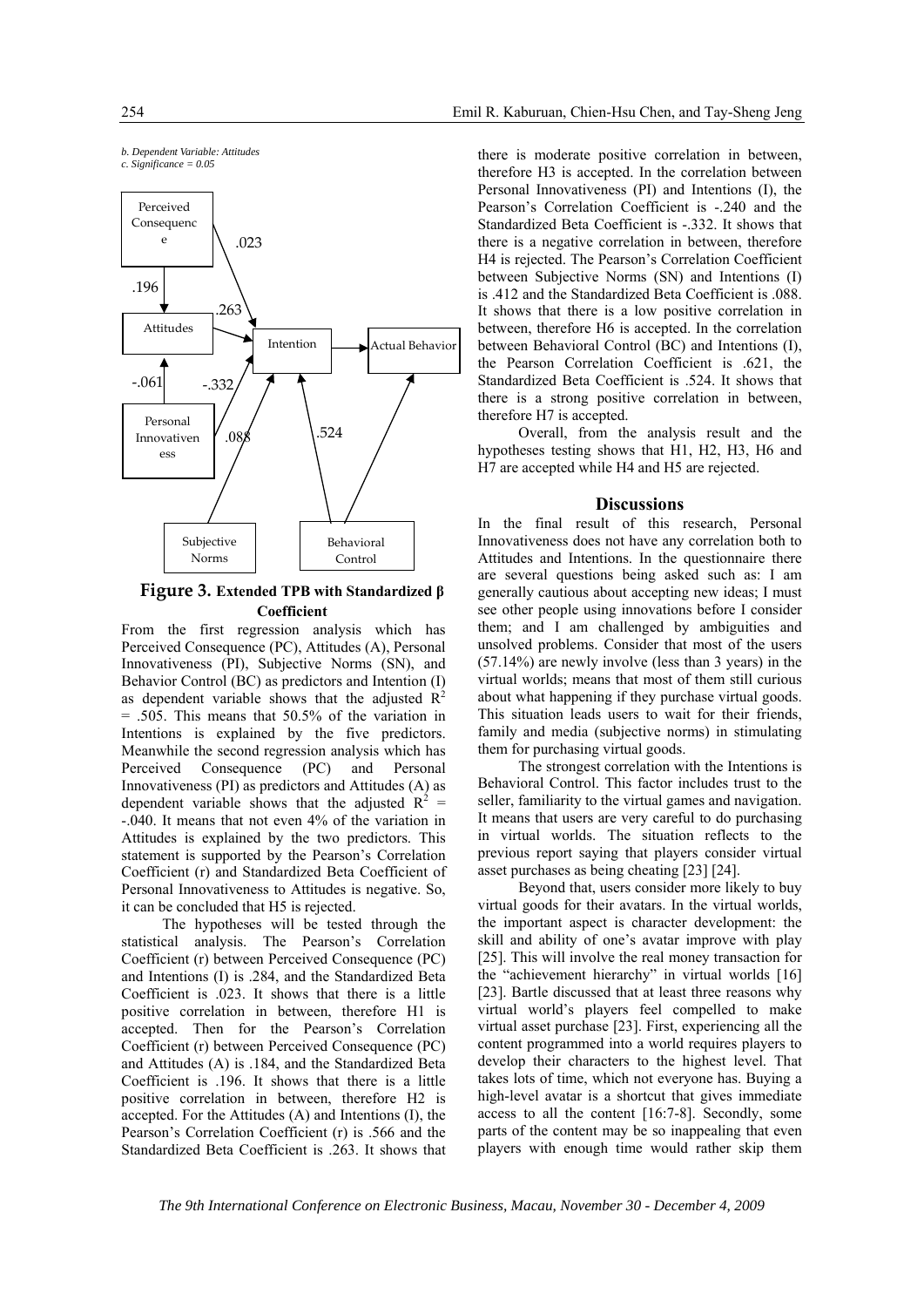[16:15]. Thirdly, the virtual worlds are usually design in such a way that players who wish to play together have to have avatars of approximately the same level of prowess [23:24].

#### **Conclusions**

There are opportunities of real money transaction inside the virtual worlds. Many of the potential users spend more than 20 hours inside the virtual worlds. In the other hand, the virtual world's company owner has set a target for developing a good business environment. The Personal Innovativeness which is fund has no correlation to the Attitudes and Intentions. This can be decrease gradually as the users get other stimulant and get familiar with the virtual worlds. It is necessary to study in details about the future prediction of customer behavior.

#### **References**

- [1] Guo, Yue and Barnes, Stuart "Why People Buy Virtual Items in Virtual Worlds with Real Money," *ACM The DATA BASE for Advances in Information System*, 38 (4), No vember, 2007, 69-76.
- [2] Hemp, Paul. "Avatar-Based Marketing," *Ha rvard Business Review Online Version*, June 2006, available at http://harvardbusinessonli ne.hbsp.harvard.edu/hbrsa/en/issue/0606/art.
- [3] Center for Study of Virtual Worlds, availab le at http://www.uncp.edu/home/acurtis/New Media/CentreForTheStudyOfVirtualWorlds/Ce ntreForTheStudyOfVirtualWorlds.html.
- [4] Second Life Economy First Quarter 2009 in Details, available at https://blogs.secondl ife.com/community/ features/blog/2009/04/16/ the-second-life-economy--first-quarter-2009-in -detail.
- [5] Castronova, E., *Synthetic Worlds: The Busin ess and Culture of Online Games,* Universit y of Chicago Press, Chicago, IL, 2005.
- [6] Bray, David A., and Konsynski, Benn R., Virtual Worlds, Virtual Economies, Virtual Institutions, available at http://ssrn.com/abstr act=962501.
- [7] Mannines, T., and Kujanpää, T., "The Valu e of Virtual Assets – The Role of Game C haracters in MMOGs," *International Journa l of Business Science and Applied Manage ment,* 2 (1), 2007, 21-33.
- [8] Morgan, J.P., PricewaterhouseCooper, Cance r Research UK, Linden Lab, and Lewis Jo hn, *E-Business Evolution 2009,* available at http://www/telegraphbusinessclub.co.uk /rep ository/E-BusinessEvolution2009.pdf.
- [9] Zhang, Bill., Tang, David., Tiano, Joseph R., Gatto, James G., Duranske, Benjamin T., and Esplin, D. Benjamin., *China Taxes Real Profits from Virtual World Transactio*

*n,* Pillbury, 2008, available at http://www.pi llburylaw.com/ siteFiles/Publication/009953/4 E2089DE6CFBC7E12469B4FFB8.pdf.

- [10] State of the Economy, available at https://bl ogs.secondlife.com/community/features/blog/2 009/04/09/state-of-the-economy.
- [11] Fishbein, M., and Ajzen, I., *Belief, Attitude, Intention, and Behavior: An Introduction t o Theory and Research,* Addison-Wesley, R eading, MA, 1975.
- [12] Ajzen, I., "The Theory of Planned Behavio r," *Organizational Behavior and Human De cision Processed,* 50 (2), 1991, 179-211.
- [13] Limayem M., Khalifa M., and A. Frini, "What Makes Consumes Buy from Internet? A Longitudinal Study of Online Shoppin g," *IEEE Transaction on System Man and Cybernetics – part A: System and Human,*  30 (4), July 2000.
- [14] Parker, D., A. S. R. Manstead, S. G. Stradl ing, J. T. Reason, and J. S. Baxter, "Intenti on to Commit Driving Violations: An Appli cation of the Theory of Planned Behavior," *Journal Applied Psychology*, 77 (1), 94–10 1, Feb. 1992.
- [15] East J. R., "Investment Decisions and the Theory of Planning Behavior," *Journal of Economy Psychology*, 14, 337–375, 1993.
- [16] Randall D. M., "Why Students Take Electiv e Business Ethics Courses: Applying the T heory of Planned Behavior," *Journal Busine ss Ethics*, 369–378, May 1994.
- [17] Manstead, A. S. R. and D. Parker, "Evalu ating and Extending the Theory of Planned Behavior," in *European Review of Social Psychology*, W. Storere and M. Hewstone, Eds., 6, 69–96, 1995.
- [18] Agarwal R. and J. Prasad, "A Conceptual a nd Operational Definition of Personal Innov ativeness in the Domain of Information Tec hnology," *Information System Research*, 9 (2), 204–215, June 1998.
- [19] Triandis, C. H., "Values, Attitudes and Inter personal Behavior," in *Nebraska Symposium on Motivation, 1979: Beliefs, Attitudes and Values*. Lincoln, NE: Univ. Nebraska Press, 159–295, 1980.
- [20] Taylor S. and P. A. Todd, "Understanding I nformation Technology Usage: A Test of C ompeting Models," *Information System Rese arch*, 6 (2), 144–176, 1995.
- [21] Nunnaly J.C., *Psychometric Theory.* McGra w-Hill, New York, 1978.
- [22] Hinkle, Dennis E., William Wiersma, and S tephen G. Juns., *Applied Statistics for the Behavioral Sciences,* 2nd ed. Houghton Miff in Company, Boston, 1988.
- [23] Bartle, R.A., *Pitfalls of Virtual Property,* T